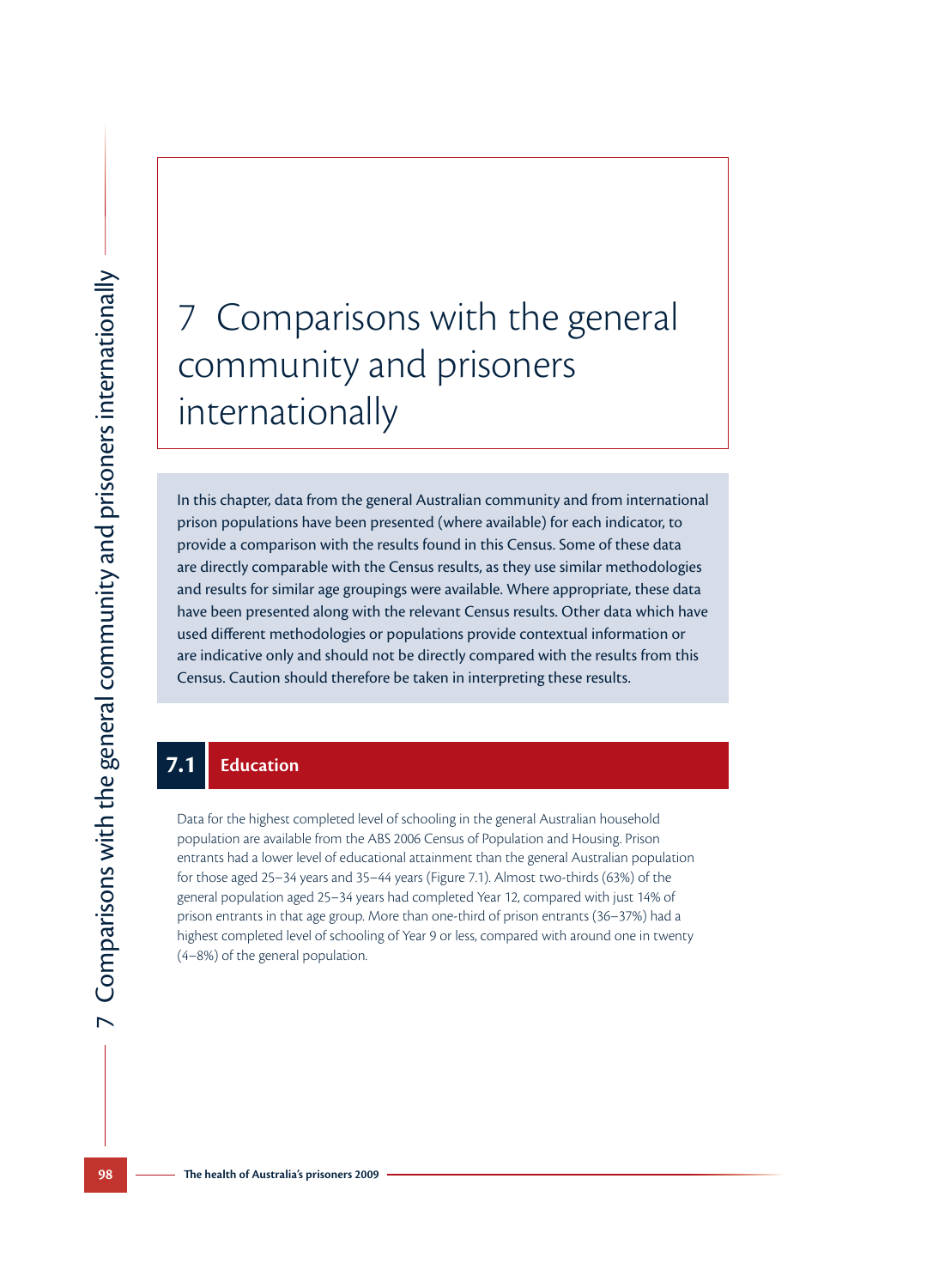

Figure 7.1: Prison entrants and general population, highest level of completed schooling, by age group, 2009 and 2006

# **7.2 Mental health**

The 2007 ABS National Survey of Mental Health and Wellbeing (NSMHWB) collected information on the prevalence of mental disorder in people who had been incarcerated. In the 12 months preceding the survey interview, the incidence of any mental disorder in individuals who had at some time been incarcerated was greater than in those who had not. Of the 100 people who reported they had ever been incarcerated, 41% had a 12-month mental disorder. This was more than twice the prevalence in people who reported they had never been incarcerated (19%). People who reported they had ever been incarcerated experienced:

- almost five times the prevalence of 12-month substance use disorders (23% compared with 5%)
- more than three times the prevalence of 12-month affective disorders (69% compared with 19%)
- **a** almost twice the prevalence of 12-month anxiety disorders (28% compared with 14%) (ABS 2008).

Further, rates of the major mental illnesses, such as schizophrenia and depression, have been found to be between three and five times higher in prisons than that expected in the general population (Ogloff et al. 2006).

Scores on the Kessler 10 scale were obtained in the ABS 2007–08 National Health Survey, and used the same scoring system for the distress levels as this Census. Prison entrants in this Census, particularly females, reported consistently higher levels of psychological distress than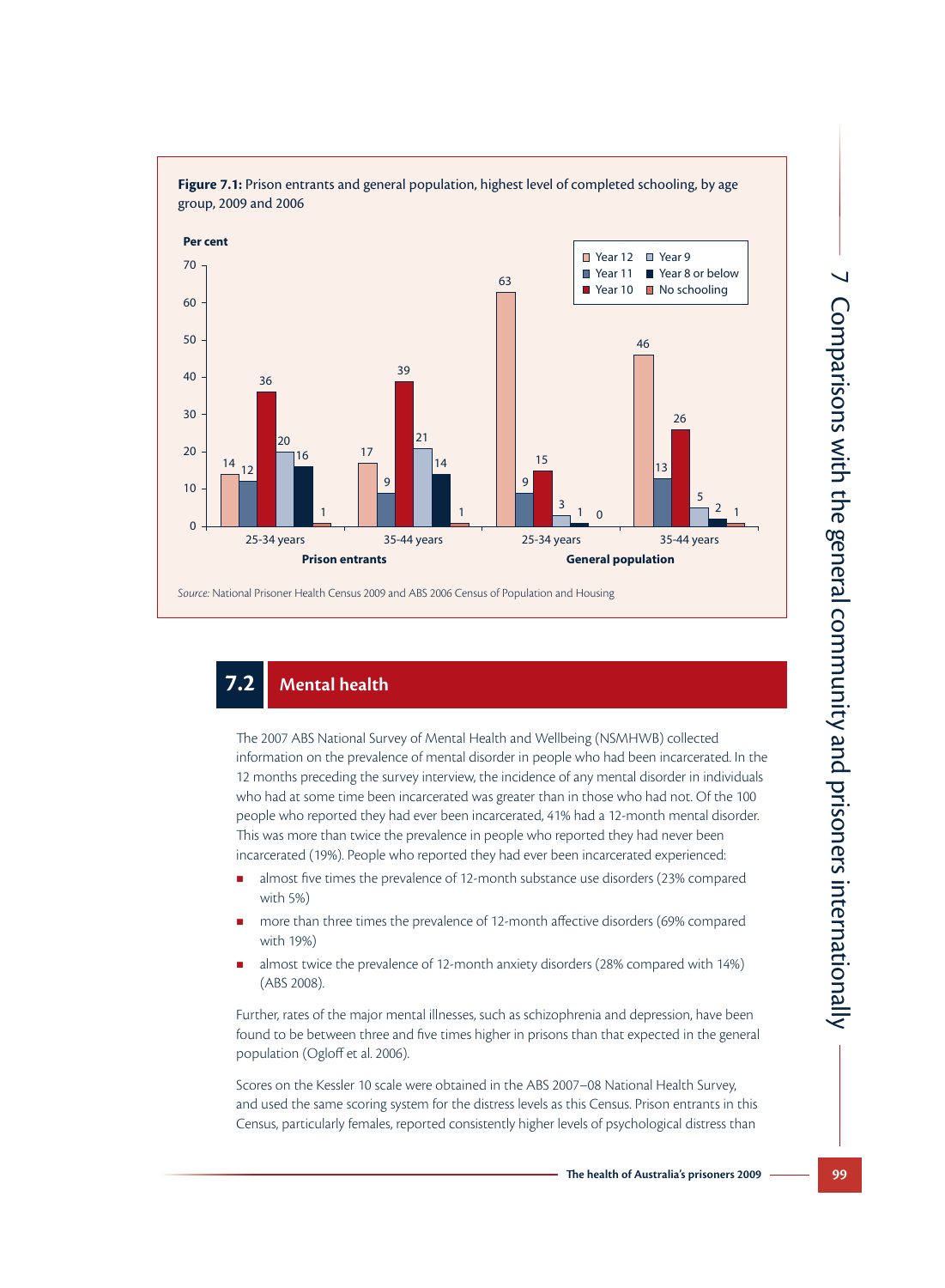the general Australian population. In each age group, 12% of the general population reported high or very high levels of psychological distress during the previous four weeks. Among prison entrants, this proportion ranged from over one-fifth (22%) of those aged 18–24 years, to over one-third (34%) of those aged 35–44 years (Figure 7.2). Half (50%) of female prison entrants reported high or very high levels of distress, compared with only 14% of the general female adult population. For males, this was over one-quarter (27%) compared with 10%.



*Note:* Prison entrants data include New South Wales, Victoria, Queensland, Western Australia, South Australia and the Australian Capital Territory.

*Sources:* National Prisoner Health Census 2009; ABS National Health Survey 2007–08

In Canada, 12% of male offenders and 21% of female offenders were identified as having a mental health disorder at intake (Correctional Services Canada 2008). In comparison, the 2004 United States (US) Survey of Inmates in State and Federal Correctional Facilities found that 56% of state and 45% of federal inmates had a mental health problem<sup>3</sup> (James & Glaze 2006).

A study by Earthrowl and McGully (2002) of 135 New Zealand women prisoners found 14% of prisoners had a history of self-harm (Ministry of Health 2006). Similarly in a study of 1,741 sentenced male prisoners in England and Wales, 17% of men reported deliberate self-harm on at least one occasion in their life (Maden et al. 2006). The proportion of Australia's prison entrants with a history of self-harm (17%) was similar to that reported overseas.

<sup>3</sup> Mental health problems were defined by two measures: a recent history or symptoms of a mental health problem in the 12 months prior to the interview. A recent history of mental health problems included a clinical diagnosis or treatment by a mental health professional. Symptoms of a mental disorder were based on criteria specified in the *Diagnostic and statistical manual of mental disorders, fourth edition* (DSM–IV).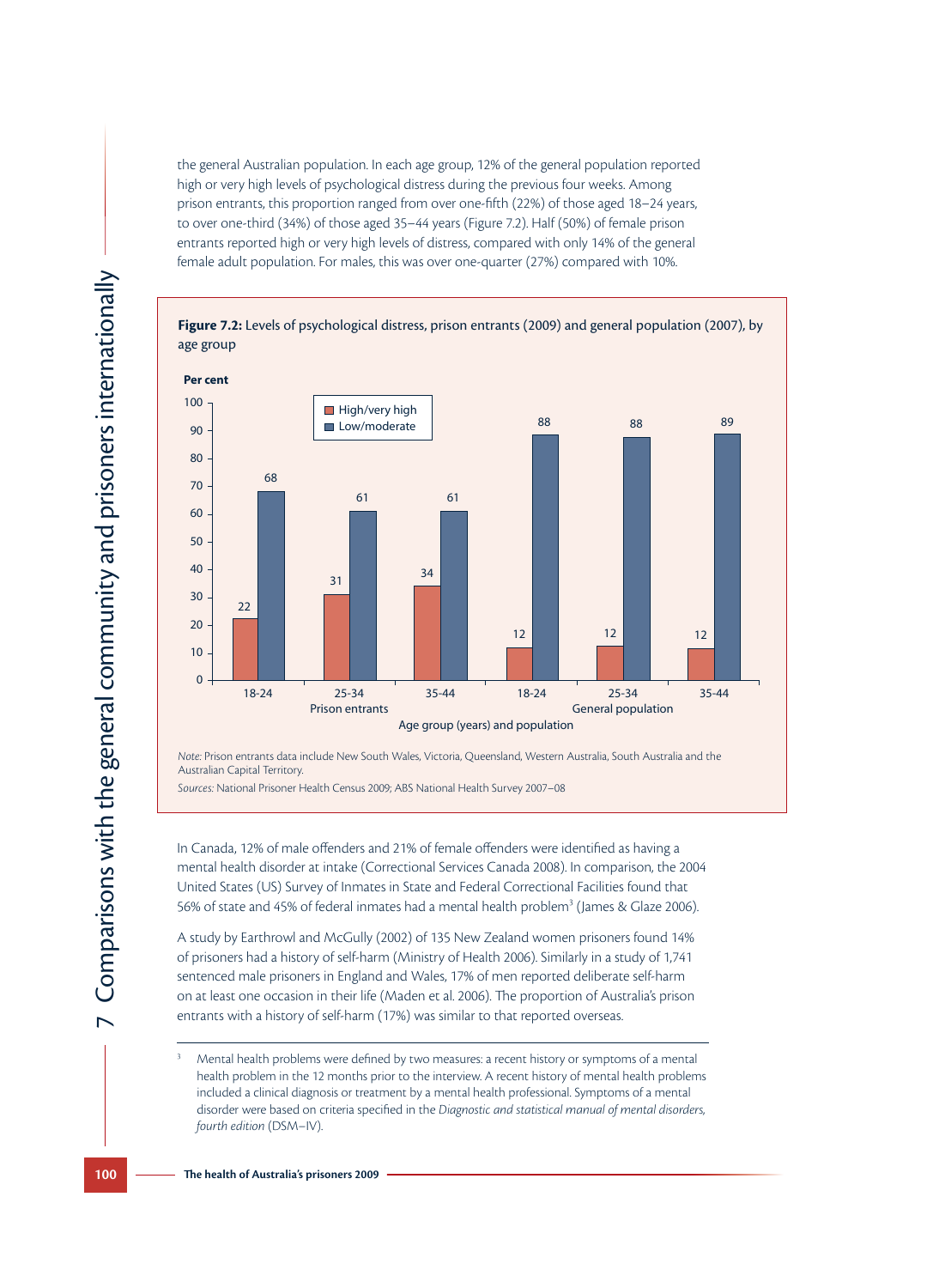Data on self-harm in the community are difficult to obtain, as people who engage in selfharming behaviours may conceal their injuries and will not necessarily come in contact with medical or other services as a result of their self-harming behaviours. Self-harm data are limited to instances of 'hospitalised self-harm' and therefore do not capture those who have been attended to in emergency departments or by general practitioners, or have not sought medical assistance. In 2003–04 females accounted for 62% (14,228) of hospitalised self-harm cases. Three-quarters of all intentional self-harm cases were aged from 15 to 44 years (28% were aged 15 to 24 years and 47% were aged 25 to 44 years) (Berry & Harrison 2007).

#### **7.3 Head injuries**

The New Zealand Ministry of Health Prisoner Health Survey 2005 asked prisoners in custody whether they had ever had a head injury leading to a loss of consciousness (Ministry of Health 2006). A lower proportion of prison entrants in Australia (43%) were found to have sustained a head injury compared with sentenced prisoners in New Zealand (64%) (Table 7.1). In both countries, head injury was more common among male than female prisoners.

**Table 7.1:** Prisoners, head injury by sex, Australia (entrants) and New Zealand (sentenced), 2009 and 2005 (per cent)

| <b>Sex</b>   | Australia | <b>New Zealand</b> |
|--------------|-----------|--------------------|
| Male         | 44        | 64                 |
| Female       | 33        | 53                 |
| <b>Total</b> | 43        | 64                 |

*Source:* National Prisoner Health Census 2009; New Zealand Prisoner Health Survey 2005.

#### **7.4 Communicable disease**

International research has found that there are higher rates of communicable diseases in the prison population than in the general population. One comparison study into the rates of hepatitis B and C in prison populations found that for all countries included in the analysis (Australia, USA, Greece, Denmark, India and Ireland) prisoners had higher rates of infection than the general community (Hunt & Saab 2009).

The prevalence of hepatitis C in the general community is estimated at approximately 1%. Hepatitis C is more prevalent in prisons than in the general community. The extent of this difference is unclear, with sources estimating the prevalence of hepatitis C in prisons to be between 6 and 40 times more prevalent than in the general community (DOHA 2008; Butler et al. 2004).

HCV is considered the most prevalent bloodborne infection in US prisons, with the overall seroprevalance in US prisoners estimated at 30–40%, compared to approximately 1.8% of the general population (Hunt & Saab 2009).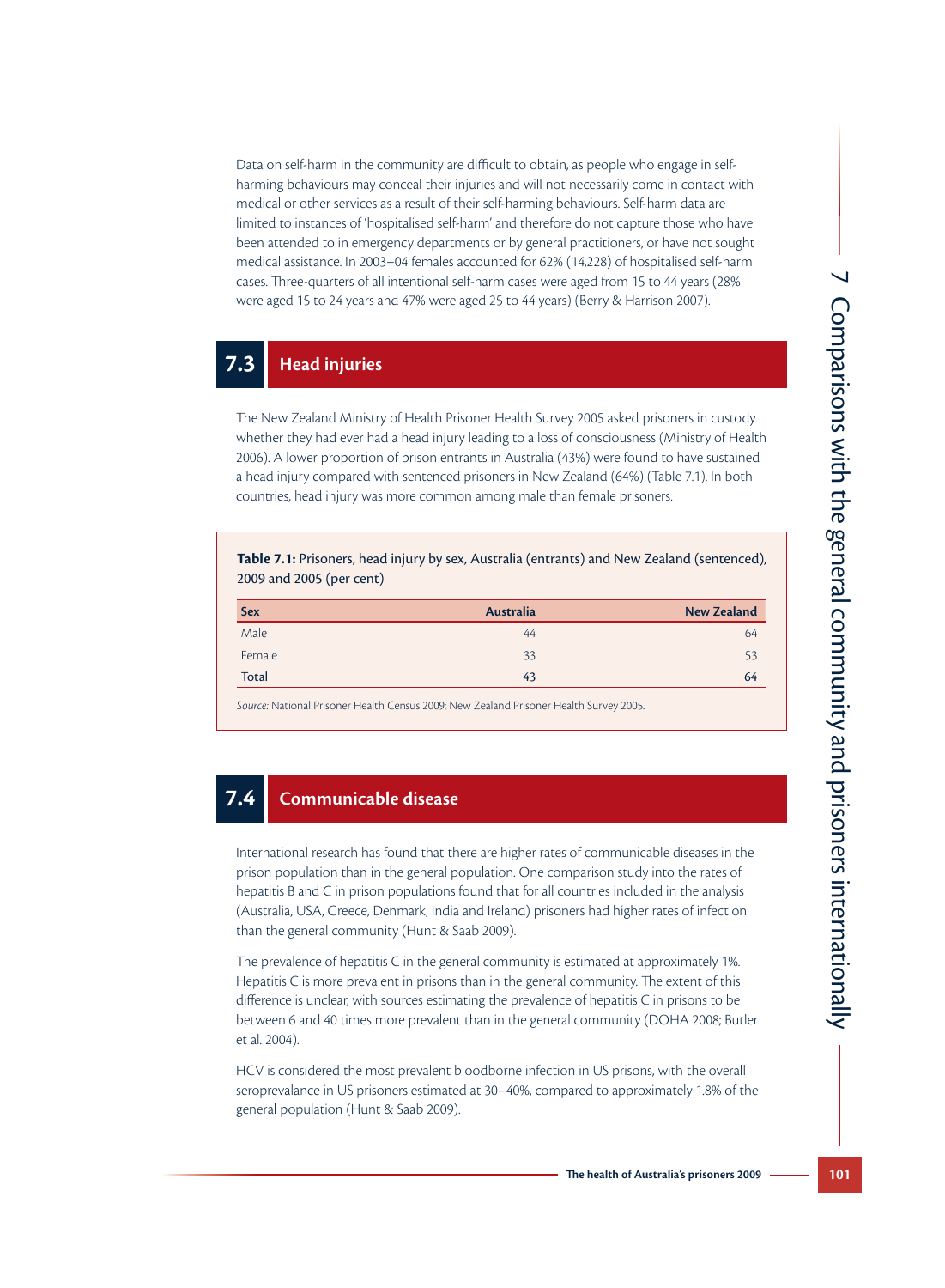The 2005 New Zealand Prisoner Health Survey found that one in three prisoners had a history of being diagnosed with one or more communicable disease, including hepatitis B, hepatitis C, chlamydia, STIs, rheumatic fever and tuberculosis (Ministry of Health 2006). A study in France from November 2000 to June 2003 of 579 males entering a remand centre found that 16% of prison entrants had at least one sexually transmitted disease—4% had condyloma, 4% had chlamydia infection and 5% were positive for hepatitis C virus antibodies (Verneuil et al. 2009).

A review of information on HIV prevalence in prisons in 2003–04 found that of 76 countries studied, the prevalence of HIV was greater than 10% in 18 countries: Brazil, Burkina Faso, Cameroon, Côte d'Ivoire, Cuba, Estonia, Indonesia, Lithuania, Malawi, Malaysia, Romania, Rwanda, Slovakia, South Africa, Ukraine, Vietnam, Yemen and Zambia (Dolan et al. 2007).

In the USA at the end of 2006, 20,450 (1.8%) state inmates and 1,530 (0.9%) federal inmates were diagnosed with HIV infection or had confirmed AIDS (Maruschak 2006). This equates to a prevalence of HIV that is five times higher in prisons than in the general population (Spaulding et al. 2002). Prisoners in the USA account for less than 1% of the population, but represent 5% of reported cases of HIV (Vlahov & Putnam 2006).

### **7.5 Chronic conditions**

The 2007–08 National Health Survey estimated the proportions of the general Australian population who have certain chronic conditions (ABS 2009a). These are presented in Table 7.2 alongside the proportion of prison entrants who currently have these conditions.

For arthritis, the proportions of prison entrants were slightly lower than the proportions in the general population for those aged 25–34 years and those aged 35–44 years. For cancer, the proportions were the same for both age groups. For asthma, cardiovascular disease and diabetes, a higher proportion of prison entrants had the condition than those in the general population by the age of 35–44 years. Asthma was found in 20% of prison entrants aged 35–44 years, compared with 10% in the general population in that age group, for cardiovascular disease the proportions were 4% and 2% respectively, and for diabetes, 5% and 2% respectively.

| <b>Chronic condition</b> | <b>Prison entrants</b> |                 | <b>General Australian population</b> |                 |  |
|--------------------------|------------------------|-----------------|--------------------------------------|-----------------|--|
|                          | $25 - 34$ years        | $35 - 44$ years | $25 - 34$ years                      | $35 - 44$ years |  |
| Asthma                   | 15                     | 20              | 10                                   | 10              |  |
| <b>Arthritis</b>         |                        | O)              |                                      | O)              |  |
| Cardiovascular disease   |                        | 4               | 0.7                                  |                 |  |
| <b>Diabetes</b>          | つ                      |                 | 0.5                                  |                 |  |
| Cancer                   |                        |                 | 0.3                                  |                 |  |

#### **Table 7.2:** Chronic conditions in prison entrants (2009) and the general Australian population, by age group (2007–08) (per cent)

*Source:* National Prisoner Health Census 2009; ABS 2009a.

The levels of chronic conditions found among prisoners in New Zealand and the USA appear to be similar or slightly higher than found in this Australian census of prison entrants. Levels of cancer and diabetes were similar in each country, while some differences were found in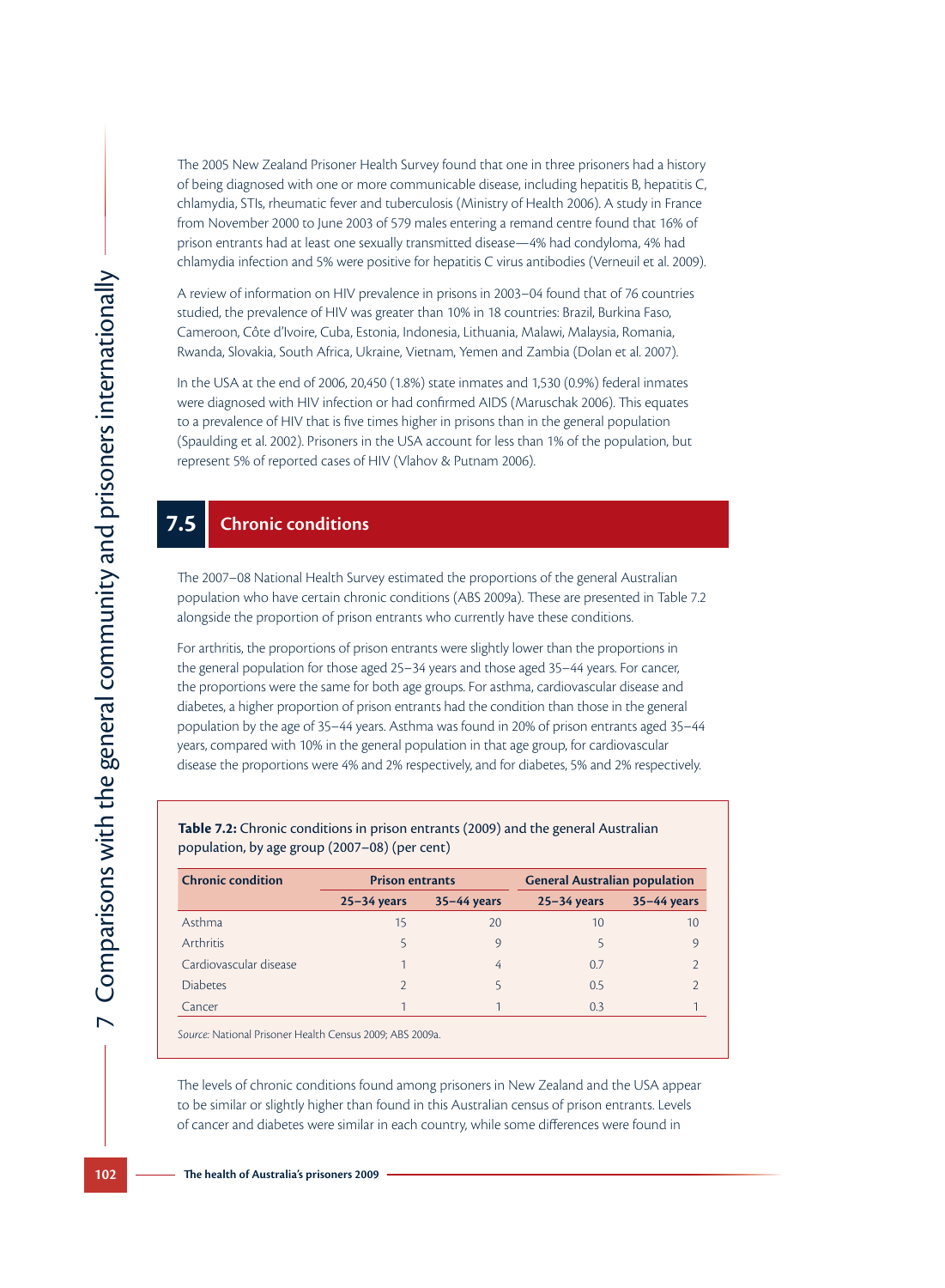relation to asthma and arthritis. Levels of heart disease were found to be higher in the US and New Zealand surveys than CVD in Australian prison entrants (Table 7.3) (Ministry of Health 2006, Maruschak 2008). Caution should be taken in interpreting these results, as they are not directly comparable and may have used different definitions for the conditions surveyed.

#### **Table 7.3:** Chronic conditions in prisoners in Australia and internationally (per cent)

| <b>Chronic condition</b>             | <b>Australia</b> | <b>USA</b> | <b>New Zealand</b> |
|--------------------------------------|------------------|------------|--------------------|
| Asthma                               | 16               | $7 - 9$    | 22                 |
| <b>Arthritis</b>                     | 6                | $12 - 15$  | n.a.               |
| Cardiovascular disease/heart disease | ₹                | 6          | 8                  |
| <b>Diabetes</b>                      | 2                | $4 - 5$    |                    |
| Cancer                               |                  |            |                    |

*Source:* National Prisoner Health Census 2009; Survey of State and Federal Correctional Facilities 2004 (USA); New Zealand Prisoner Health Survey 2005.

### **7.6 Women's health**

The Cervical Screening in Australia 2006–2007 report prepared for the National Cervical Screen Program (AIHW 2009a) provides an outline on the national picture of cervical screening in Australia. In Australia, the proportion of women undertaking cervical screening tests is higher than in the prison population (62% compared with 46%) (Table 7.4).

A study from the United Kingdom (UK) in 2004 found that female prisoners were less likely to have been screened in the last five years than females generally. However, those who had been in prison longer than three months were much more likely to have had a Pap smear in the last five years compared with those who had been in for three months or less (79% and 38%) (Plugge & Fitzpatrick 2004). In New Zealand, 76% of female prisoners aged between 20 and 69 years had undergone a cervical screening in the last four years (Ministry of Health 2006).

**Table 7.4:** Proportion of female prison entrants<sup>(a)</sup> (2009) and female general population (2006–07) who report that they have had a cervical screening in the last two years (per cent)

|                                                                                                                                                                                                                                                                                                                                                        | <b>Had cervical screening</b> |
|--------------------------------------------------------------------------------------------------------------------------------------------------------------------------------------------------------------------------------------------------------------------------------------------------------------------------------------------------------|-------------------------------|
| Prison entrants                                                                                                                                                                                                                                                                                                                                        | 46                            |
| General population <sup>(b) (c)</sup>                                                                                                                                                                                                                                                                                                                  | 62                            |
| Includes New South Wales, Victoria, Queensland, Western Australia, South Australia and the Australian Capital<br>(a)<br>Territory.                                                                                                                                                                                                                     |                               |
| (b) General population refers to women aged 20–69 years.                                                                                                                                                                                                                                                                                               |                               |
| The percentage is calculated as the number of women screened as a proportion of the eligible female population<br>(C)<br>and age-standardised to the Australian population at 30 June 2001. The eligible female population is the average<br>of the ABS's estimated resident population, adjusted for the estimated proportion of women who have had a |                               |

hysterectomy using national hysterectomy fractions derived from the ABS 2001 National Health Survey. *Source:* National Prisoner Health Census 2009; AIHW 2009a.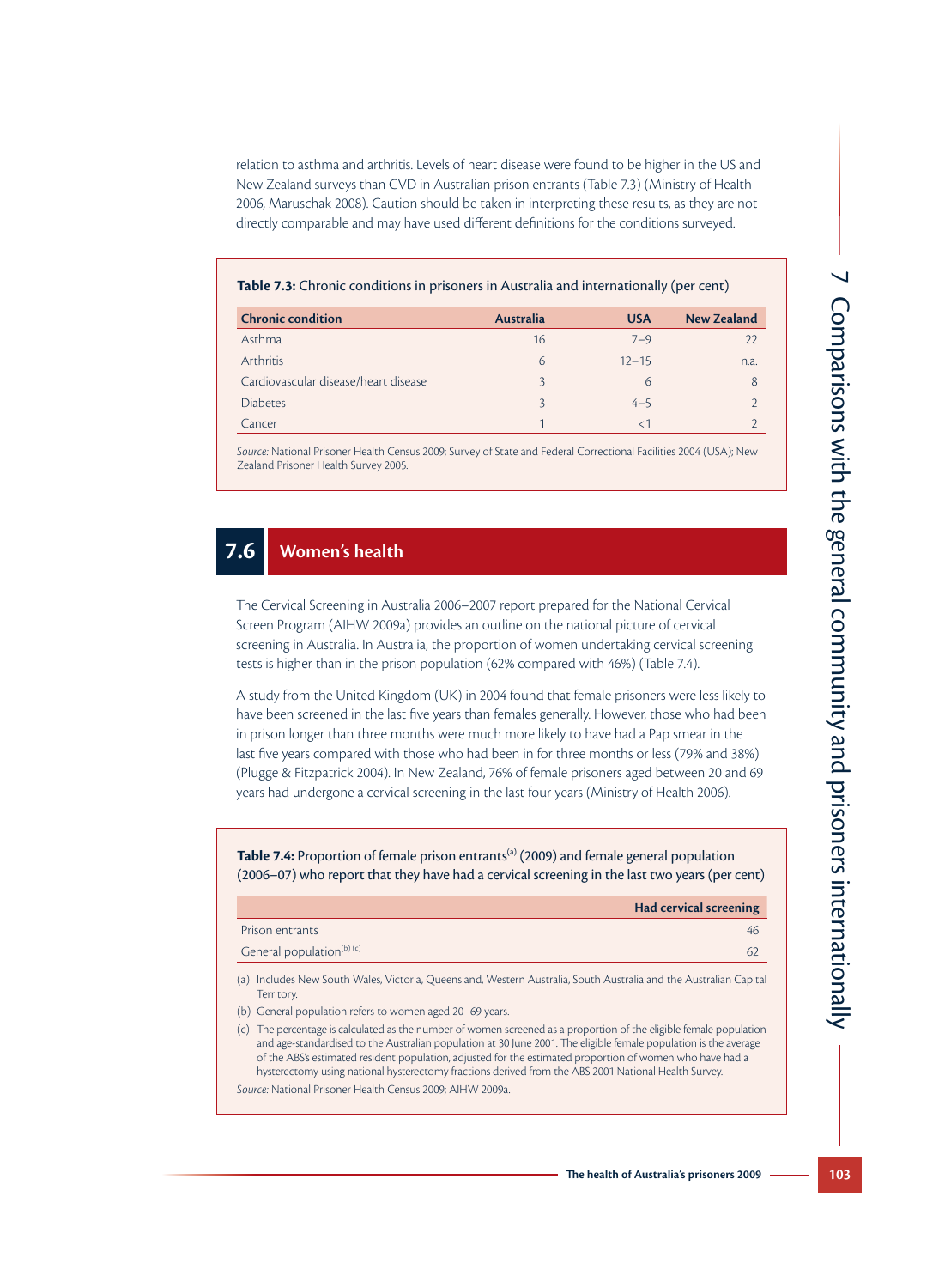## **7.7 Deaths in custody**

Many countries produce annual reports monitoring deaths in custody, similar to the NDICP in Australia. The rate of unnatural deaths in Australian, New Zealand, UK, Canadian and US prisons is small (less than 0.2% of prisoners) (Figure 7.3). Caution should be taken in comparing these rates, as each country may have different definitions of a death in 'custody'.



*Sources:* Deaths in Custody Monitoring Program 2007 Report; Corrections New Zealand 2007–08 Annual Report; Forum on Prevention of Deaths in Custody Annual Report 2007–08; Correctional Service Canada 2007–08 Performance Report; Deaths in Custody Reporting Program 2006.

#### **7.8 Tobacco smoking**

The ABS 2007–08 National Health Survey reported the same smoking status categories as this census. In each of the age groups, the proportions of daily smokers to ex-smokers/never smoked were almost reversed for prison entrants compared with the general household population. Around 75% of prison entrants in each age group were daily smokers, and around the same proportion in the general population were ex-smokers or had never smoked (Figure 7.4).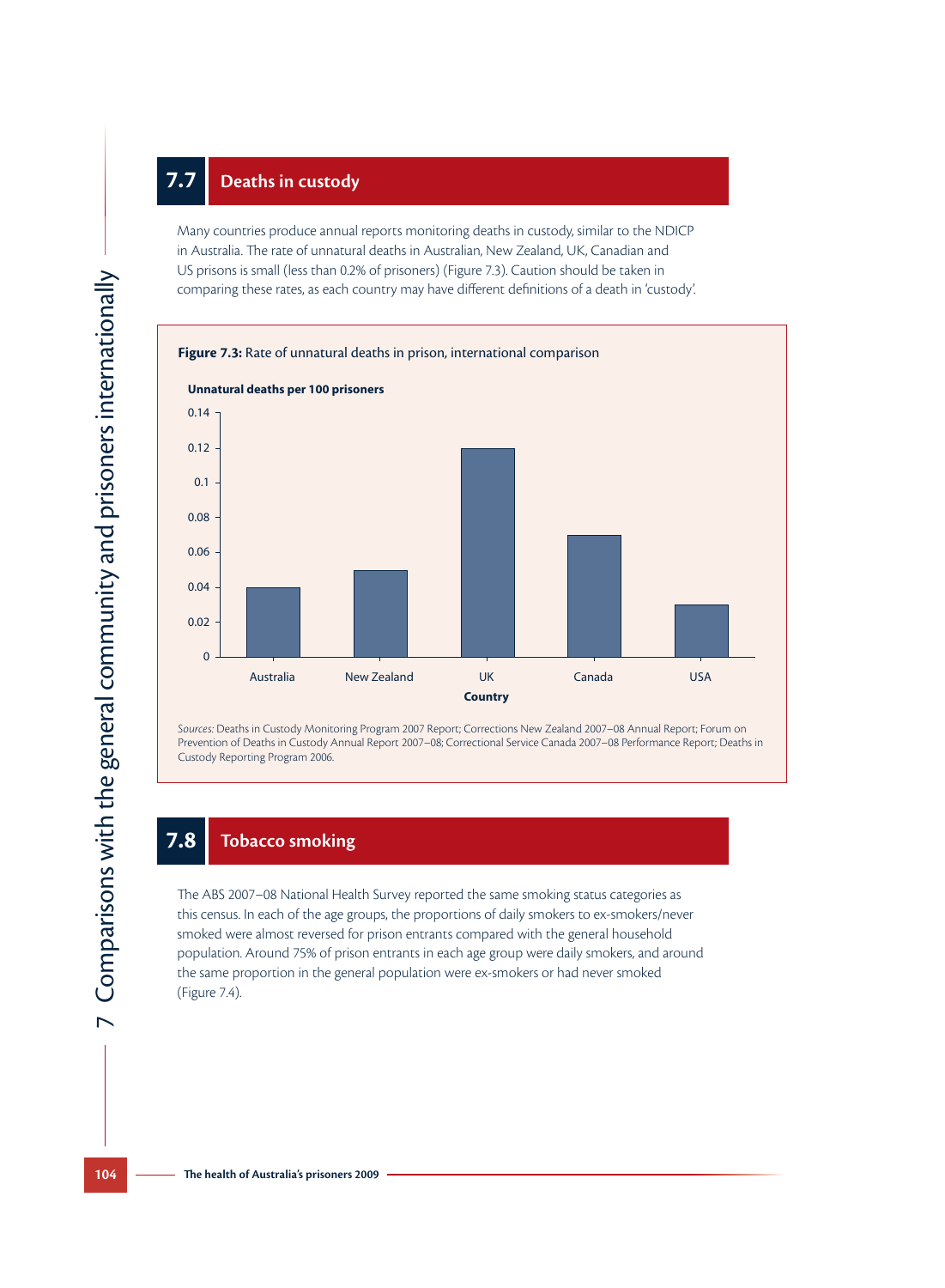

*Sources:* National Prisoner Health Census 2009; ABS National Health Survey 2007–08.

The prevalence of smoking in international prisons is similar to that in Australia. In the USA, smoking prevalence is 3 to 4 times higher among prisoners than in the non-incarcerated adult population. Among incarcerated men, 70–80% are current smokers while smoking prevalence among incarcerated women ranges from 42% to 91% (Cropsey et al. 2008).

In New Zealand in 2005, two-thirds of all prisoners reported being current smokers (67%), with females more likely to be current smokers than males (Ministry of Health 2006).

In European prisons, the smoking prevalence rate is estimated at between 64% and 88%. As approximately 95% of the European prison population are male, if prevalence rates in prisons are compared with the average of the male smoking population (which is 40%), the prevalence of smoking in imprisoned males is one-and-a-half to two times higher than that in the general male population (Hartwig et al. 2008).

#### **7.9 Risky alcohol consumption**

The ABS 2007–08 National Health Survey collected information on alcohol consumption. Persons were classified to a health risk level (low risk, risky or high risk) based on their estimated average daily consumption of alcohol during the previous week. Of those who drank alcohol in the previous week (59% of the total population), 21% did so at a risky or high risk level. The same proportion of males and females drank at risky or high risk levels (21%).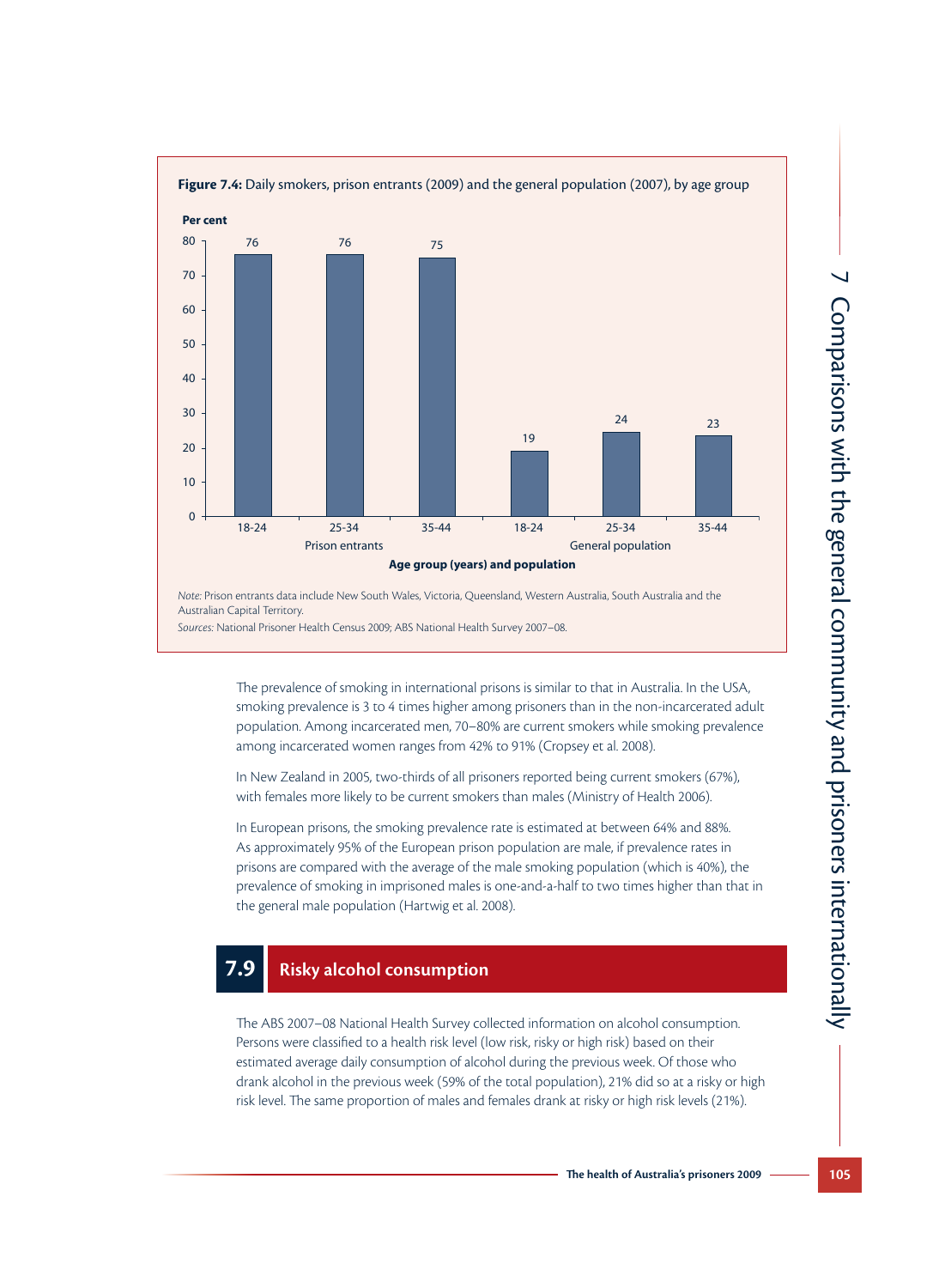The 2007 National Drug Strategy Household Survey (NDSHS) found that almost one in ten (8.6%) of Australians aged 14 years or over drank alcohol at levels considered risky or high risk for both short-term and long-term harm (AIHW 2008a).

A systematic review of 13 studies into substance abuse and dependence among prisoners before they had entered prison—covering a total of 7,563 prisoners (9 surveys in the USA, two in Ireland, one in New Zealand and one in the UK)—estimated that the prevalence of alcohol abuse and dependence in male prisoners ranges from 18–30% and from 10–24% in female prisoners (Fazel et al. 2006).

The NPHDC found that 51% of males and 52% of females were at risk of alcohol-related harm. This proportion is substantially higher than that reported in the above systematic review. This difference could be attributed to the fact that alcohol abuse and dependence are mental disorders, which require specific criteria for the diagnosis. The NPHDC did not ask prison entrants whether they had been diagnosed with either of these disorders and so a direct comparison is not possible.

### **7.10 Illicit drug use**

According to the 2007 NDSHS, 13% of Australians aged 18 years and over said they used at least one illicit drug in 2007. The most commonly used illicit drug in the past 12 months was marijuana/cannabis (9%,) followed by ecstasy (4%), pain killers/analgesics (3%) and meth/ amphetamine (which includes 'ice') (2%). Aboriginal and Torres Strait Islander people were more likely than other Australians to have used an illicit drug in the previous 12 months (AIHW 2008a).

Prison entrants were 5 times as likely as those in the general population to have used illicit drugs (71% compared with 13%). In each age group (18–24 years, 25–34 and 35–44) and for each type of illicit drug, a far greater proportion of prison entrants had used the drug during the last 12 months, compared with the general population. The differences were most marked in the older age groups where, for several drug types, proportionally around ten times as many entrants had used the drug as had those in the general population. The use of heroin was also markedly different among prison entrants (12–27%) than the general population (0–1%). There were some differences, too, in the types of illicit drugs used by prison entrants and the general population. In the general population, people aged 18–34 years used cannabis/marijuana most commonly, followed by ecstasy. Among prison entrants of the same age, cannabis/marijuana was the most common drug, followed by meth/amphetamines (Table 7.5).

The 2007 NDSHS found that, of Australians aged 14 years or older, 2% had ever injected illicit drugs. Males were more likely than females to have ever injected drugs (3% and 1% respectively). Of recent injecting drug users, 38% had re-used a needle or other injecting equipment after someone else had already used it (AIHW 2008a).

Injecting drug use was substantially higher amongst prison entrants than in the general population (55% compared with 2%). Female entrants were more likely than male entrants to have injected drugs, which was the opposite to the situation in the general population. Prison entrants were, however, less likely to have shared injecting equipment (26%) than injecting drug users in the general population (38%).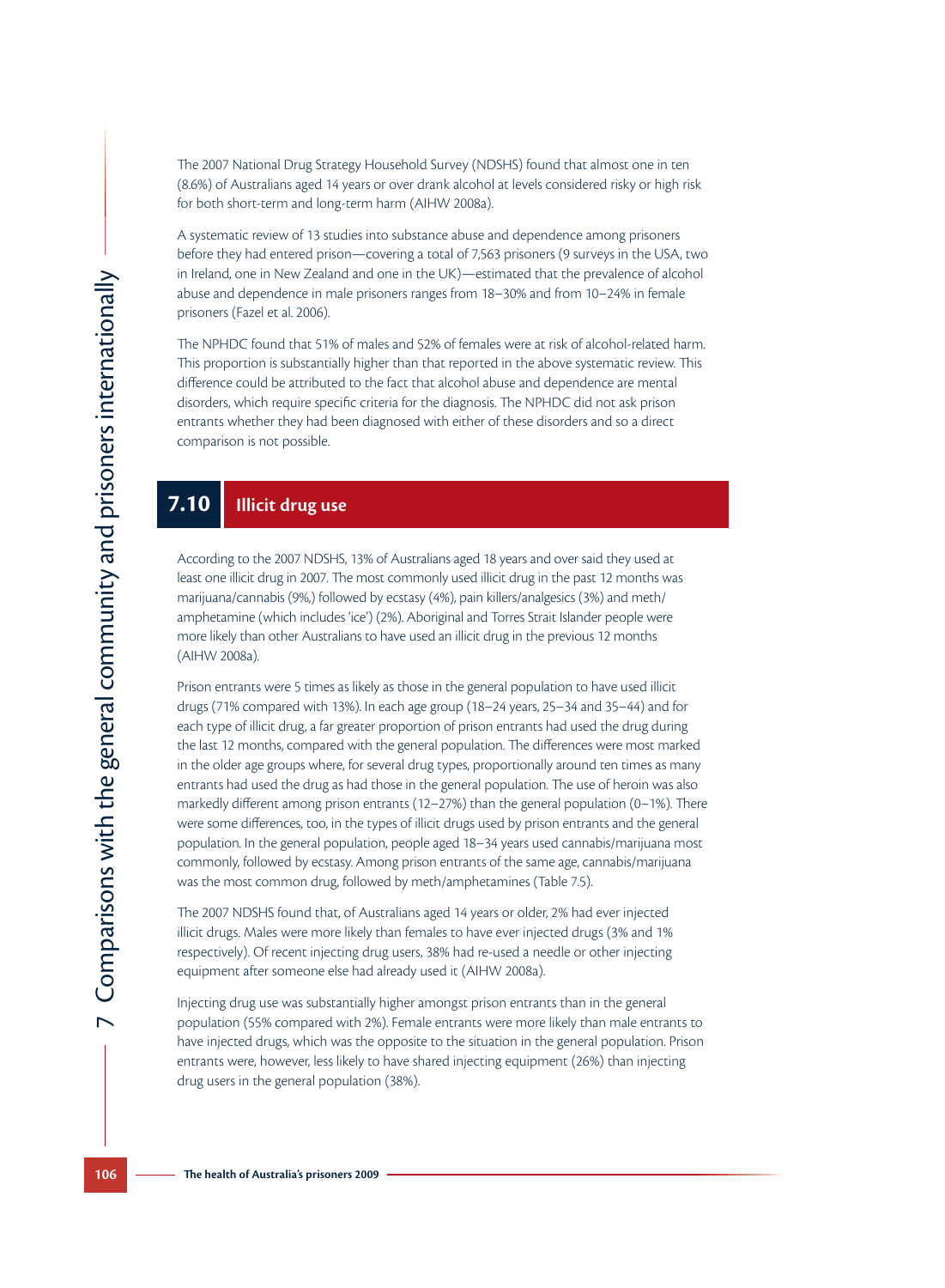$\overline{\phantom{0}}$ 

| Age group              | Cannabis/<br>marijuana | Meth/<br>amphetamine | <b>Heroin</b> | Analgesics/<br>pain killers |                | Ecstasy Tranquillisers/<br>sleeping pills |  |
|------------------------|------------------------|----------------------|---------------|-----------------------------|----------------|-------------------------------------------|--|
| <b>Prison entrants</b> |                        |                      |               |                             |                |                                           |  |
| $18 - 24$              | 60                     | 28                   | 12            | 15                          | 24             | 8                                         |  |
| $25 - 34$              | 54                     | 35                   | 27            | 22                          | 17             | 21                                        |  |
| $35 - 44$              | 45                     | 30                   | 20            | 19                          | 13             | 12                                        |  |
| General population     |                        |                      |               |                             |                |                                           |  |
| $18 - 24$              | 21                     | 5                    | $\Omega$      | $\overline{3}$              | 11             | 3                                         |  |
| $25 - 34$              | 17                     | 7                    | $\mathbf{1}$  | 3                           | 9              | 3                                         |  |
| $35 - 44$              | 9                      | 2                    | $\Omega$      | 3                           | $\overline{2}$ |                                           |  |

**Table 7.5:** Use of illicit drugs during the last 12 months, prison entrants and the general population (per cent)

*Source:* National Prisoner Health Census 2009; National Drug Strategy Household Survey 2007 (AIHW 2007).

Australia's prisons have similar proportions of prisoners who have used illicit drugs to those in international prisons. For example, 69% of New Zealand's prisoners had ever used non-prescription drugs, while approximately 67% of offenders in Canadian federal prisons have substance abuse problems (Ministry of Health 2006; Correctional Services Canada 2008). Further, 53% of all US state prisoners and 45% of all US federal prisoners met the DSM-IV criteria for drug dependence or abuse (Mumola & Karberg 2006).

#### **7.11 Health service use**

Approximately 85% of Australians in the general population see their GP at least once a year (AIHW 2008c; Kraemer et al. 2009). In this Census, 83% of prison entrants had seen a health professional at some time during the last 12 months. This was more common among females (93%) than males (82%), and non-Indigenous (85%) than Indigenous (79%) entrants.

Information about visits to GPs in the community is collected through the Bettering the Evaluation and Care of Health (BEACH) program. This program collects information on around 100,000 patient encounters from a random sample of GPs every year. It provides information on the reasons for visits to GPs and how patients' problems are managed and treated.

Between April 2007 and March 2008, females accounted for the greater proportion of GP encounters (57%), according to the BEACH study of Australian GP visits. This was reflected across all age groups.

The 2007–08 BEACH study reported that (between April 2007 and March 2008) the most frequently managed problems in Australian general practice were:

- **EXECT:** respiratory problems, in particular upper respiratory tract infection, acute bronchitis and asthma (13% of total problems)
- musculoskeletal problems, such as arthritis and back complaints (11%)
- skin problems (11%)
- digestive problems (7%)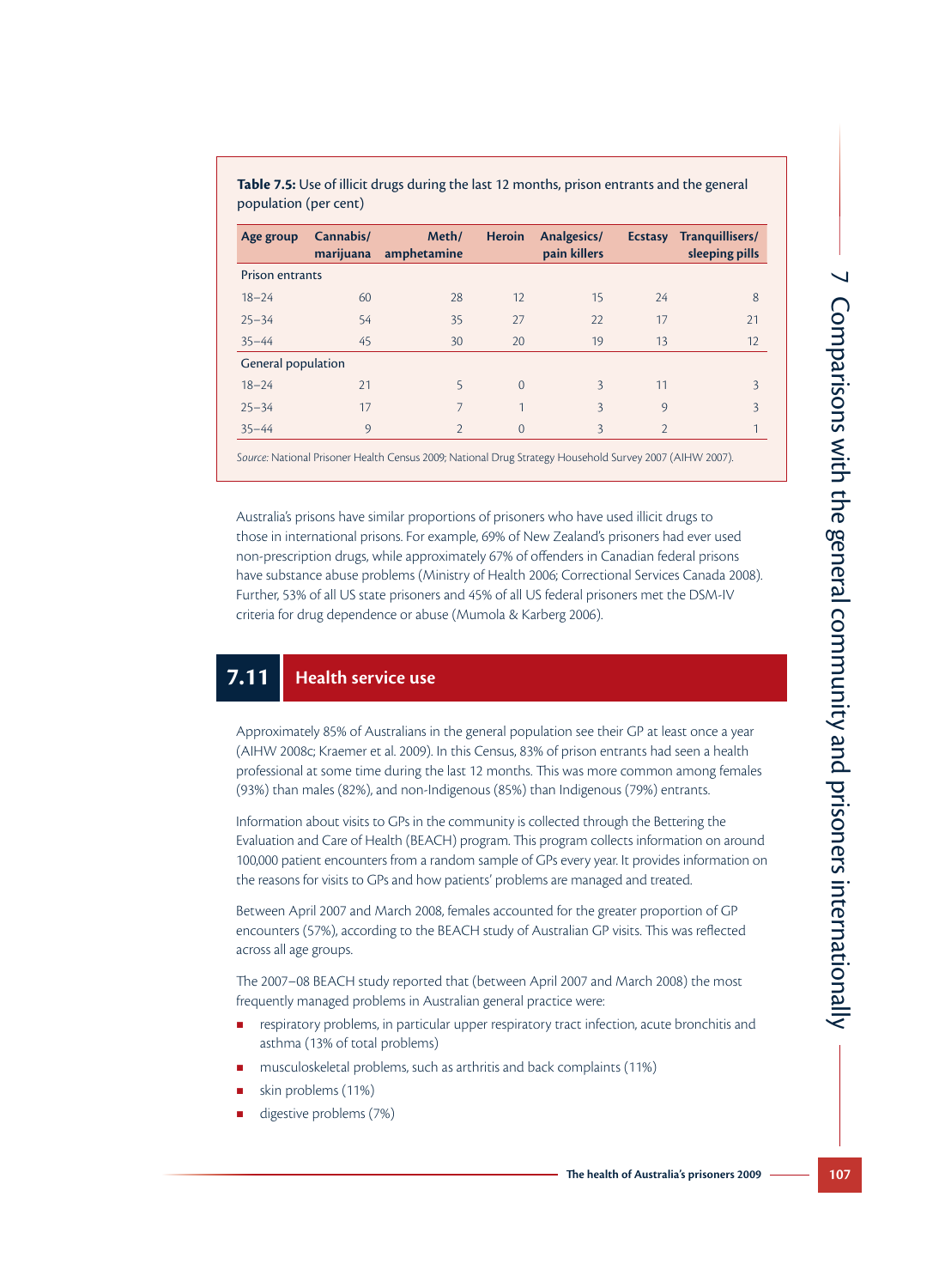- 
- diabetes (4 per 100 encounters).

Psychological problems (depression, anxiety and sleep disturbances) represented 8% of total problems managed in Australian general practice (Britt et al. 2008).

■ check-ups (6 per 100 encounters)<br>
■ ciabetes (4 per 100 encounters).<br> **P**sychological problems (depression, anxiety and sleep disturbances) represented 8% of total<br>
problems managed in Australian general practice (Britt Similar to general practice, diabetes, skin and check-ups (health checks) were common problems managed at prison clinics. The high proportion of psychological/mental health issues and drug and alcohol issues seen at prison clinics compared with general practices highlights some health issues particular to prisoners. Also, the prison clinic data includes allied health professionals, rather than just general practitioners.

In the 2007–08 BEACH survey, of the top five most frequently prescribed medications, two were antibiotics, two were plain or combination paracetamol and the fifth was atorvastatin, a lipid-modifying agent for cholesterol (Britt et al. 2008).

The 2004–05 NHS found that 19% of adults in the general population had used some form of medication to assist their mental wellbeing in the fortnight prior to the NHS interview (ABS 2006a).

In the UK, prisoners consulted primary care doctors three times more frequently than the equivalent community populations, and they saw other primary health-care workers almost 80 times more frequently than equivalent community populations. Prisoners received inpatient care at least 10 times as frequently as equivalent community populations (Marshall et al. 2001).

In New Zealand, almost one in five prisoners (18%) had seen a medical specialist (including psychiatrists) in the last year while in prison, and one in five prisoners (21%) had been to a public hospital in the same period. Levels of health service use were higher in older age groups (Ministry of Health 2006). Of Maori male prisoners, 92% had seen the prison nurse in the last 12 months while in prison, 18% had also been referred to see a medical specialist and over half (55%) had seen another health-care worker in the last 12 months in prison (Ministry of Health 2008).

Women in prison in Western Europe tend to place a greater demand on medical services than men. For instance, in Italy, approximately twice as many women in prison are asking to see a doctor or nurse each day than men in prison. Among the reasons for their higher demand on medical services are their higher needs for care related to a history of violence and abuse, drug use problems and reproductive needs (Zoia 2005).

In this Census, there were 37 clinic visits for women's health, which was less than 1% of problems managed.

A national Norwegian study found that 52% of prisoners were taking some prescription medication—16% were taking medication for both mental and physical illness, 17% mental illness only and 19% physical illness medications only (Kjelsberg & Hartvig 2005).

#### **7.12 Immunisations**

All prisoners in England are offered a hepatitis B vaccination on entry to prison (Sutton et al. 2008). In 2008, 41% of prison entrants in England and Wales were vaccinated against hepatitis B within one month of entering prison (HPA 2009). Similarly hepatitis B immunisation is provided in many US prison systems (Jacobs et al. 2004).